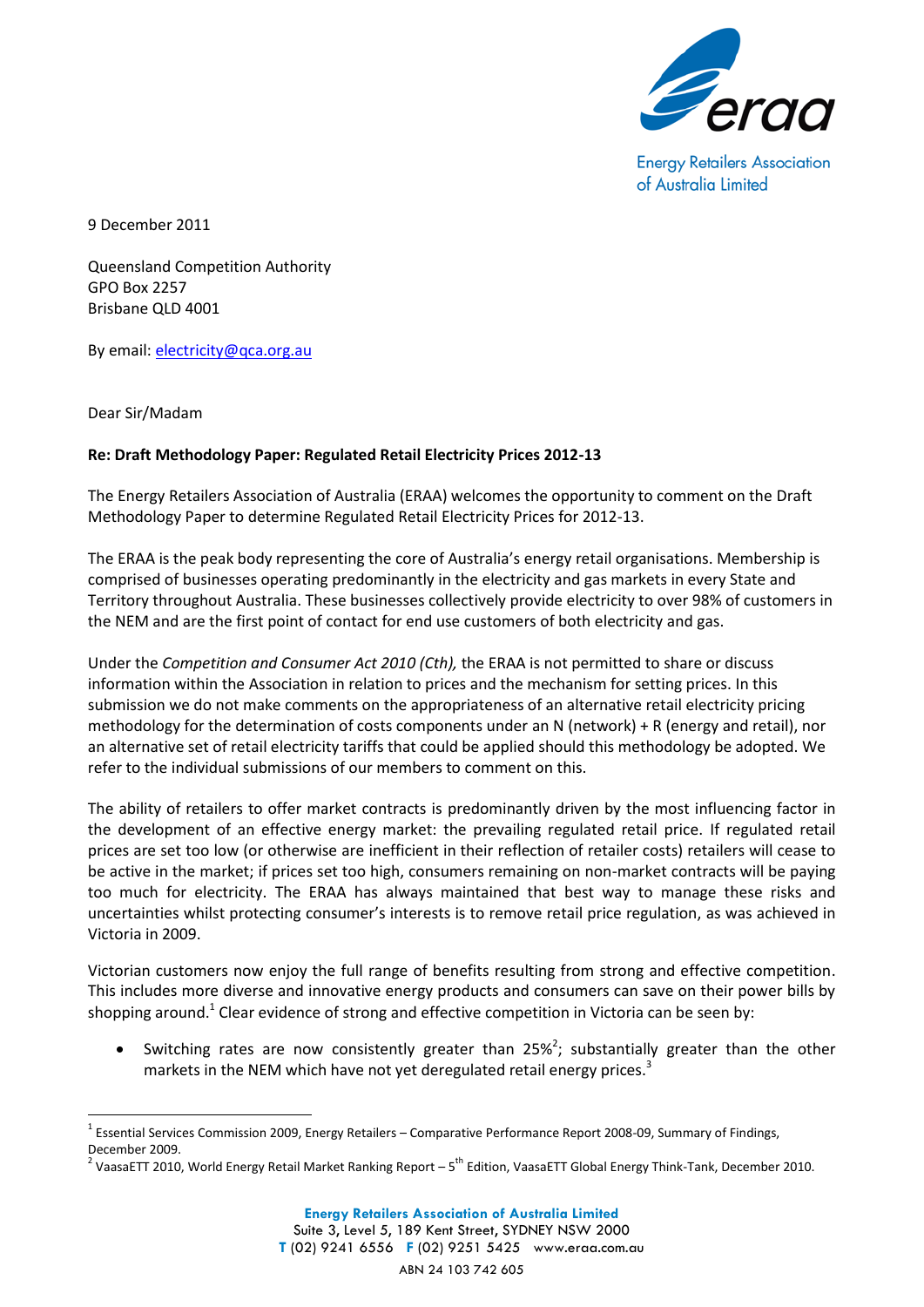

 Most of the ERAA members that focus on consumers market actively participate in the Victorian market due to the deregulated nature of prices in that market.



The ERAA believes this is strong evidence that deregulating prices in Victoria has improved the competitiveness of the market compared to the case of remaining within a regulated pricing regime.

Understanding that the removal of price regulation is not a methodology that is being considered by the QCA in its review, the ERAA strongly recommends that in determining the appropriate methodology that is too apply to the setting of retail tariffs that appropriate weighting is provided to section 90 (5)(b) of the Electricity Act, where the Authority is required to have regard to *"the effect of the determination on competition in the Queensland retail electricity market, consistent with the Government's policy objective that consumers. Wherever possible, have the opportunity to benefit from competition and efficiency in the*  marketplace". <sup>4</sup> Setting regulated retail prices too low will effectively make the Queensland market unviable for competition to be effective.

In states where regulated retail tariffs exist, such as Queensland, market contracts offer consumers a discount off existing regulated retail tariffs<sup>5</sup>. As the QCA is effectively proposing to make wholesale changes to the methodology in which the regulated retail tariff is determined, QCA must consider, and appropriately ensure, that such wholesale changes do not result in new market offers, or existing market contracts, becoming financially unviable for retailers to sustain. Retailers that have engaged in the Qld market have done so based on a set of conditions and risk parameters that support market offers in Qld. These conditions do not only include the methodology previously used by the QCA to determine the regulated tariff to which discounts on market contracts are too apply, but also such things as the setting of appropriate wholesale positions to manage wholesale risks associated with customer loads. By changing the methodology to determine regulated retail prices for the 2012-13 year to a new methodology as reflected in the paper, then this will not only expose retailers to unnecessary financial risk, if retail costs and tariffs are not appropriately priced to reflect existing contractual and commercial obligations, but it will

1

<sup>&</sup>lt;sup>3</sup> AEMO Small Monthly Transfers Data Nov 2009 - Nov 2010.

<sup>&</sup>lt;sup>4</sup> Queensland Competition Authority, Draft Methodology Paper: Regulated Retail Electricity Prices 2012-12, November 2011

<sup>&</sup>lt;sup>5</sup> Theses market offers are usually offered as a discount off an existing tariff, with discounts of 5-10% applied to the whole tariff.